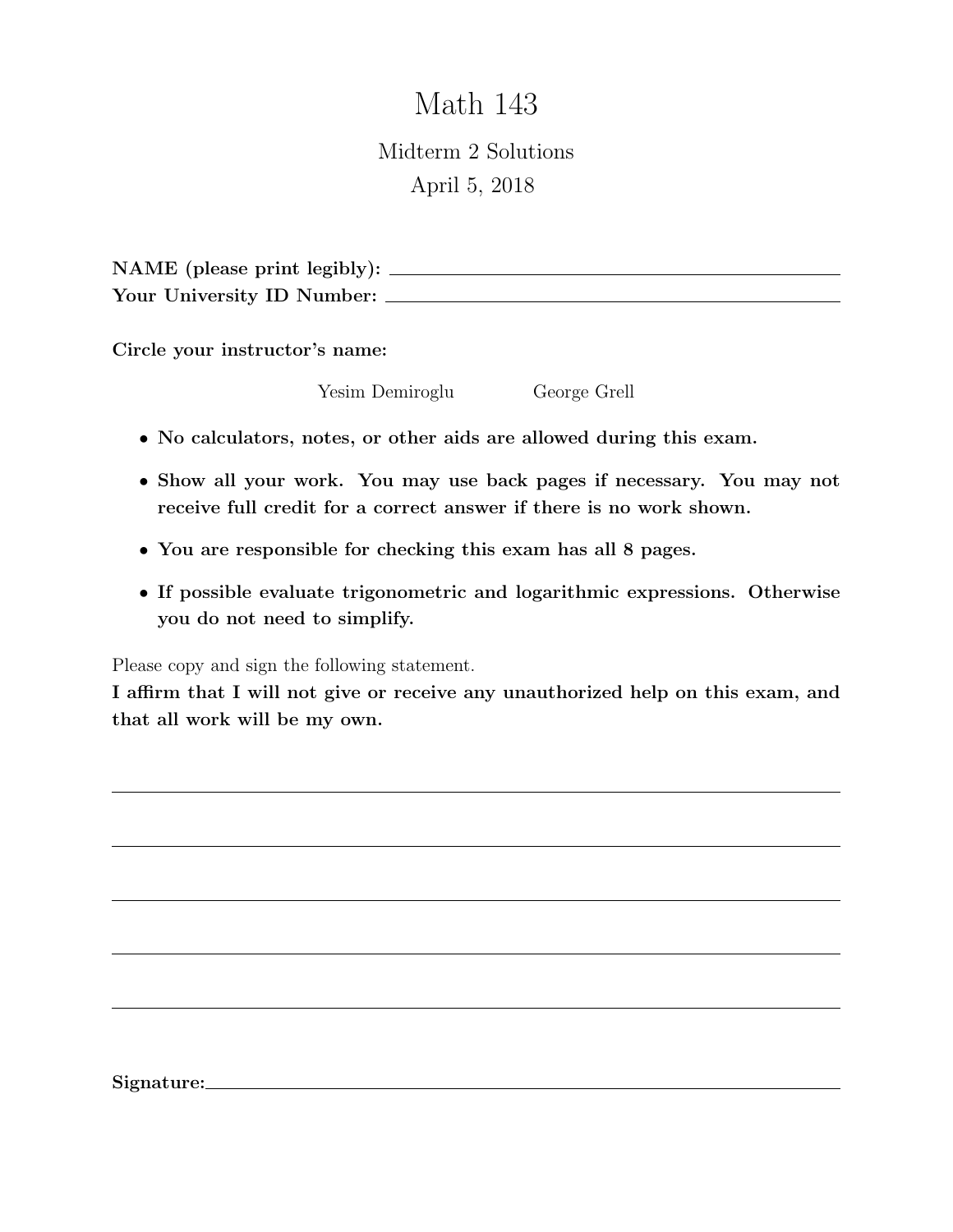1. (14 points) Use the Ratio or Root Test to determine whether each of these series converges to a finite value or diverges to  $\infty$ .

(a)

$$
\sum_{n=1}^{\infty} \frac{(n+1)(7^2-1)^n}{7^{2n}}
$$

#### Answer:

$$
\lim_{n \to \infty} \left| \frac{a_{n+1}}{a_n} \right| = \lim_{n \to \infty} \left| \frac{(n+2)(7^2 - 1)^{n+1}/7^{2(n+1)}}{(n+1)(7^2 - 1)^n/7^{2n}} \right|
$$

$$
= \lim_{n \to \infty} \frac{n+2}{n+1} \cdot \frac{48^{n+1}}{48^n} \cdot \frac{49^n}{49^{n+1}}
$$

$$
= \lim_{n \to \infty} \frac{48}{49} \cdot \frac{n+2}{n+1} = \frac{48}{49} < 1.
$$

Since the limit is less than one, it converges by the ratio test.

(b)

$$
\sum_{n=1}^{\infty} \frac{(n+5)^n}{e^{n^2}}
$$

Answer:

$$
\lim_{n \to \infty} \sqrt[n]{a_n} = \lim_{n \to \infty} \left( \frac{(n+5)^n}{e^{n^2}} \right)^{1/n}
$$

$$
= \lim_{n \to \infty} \frac{n+5}{e^n}
$$

$$
= \lim_{n \to \infty} \frac{1}{e^n} = 0 < 1.
$$

Since the limit is less than one, it converges by the root test. Note the bottom line follows from L'Hospital's rule.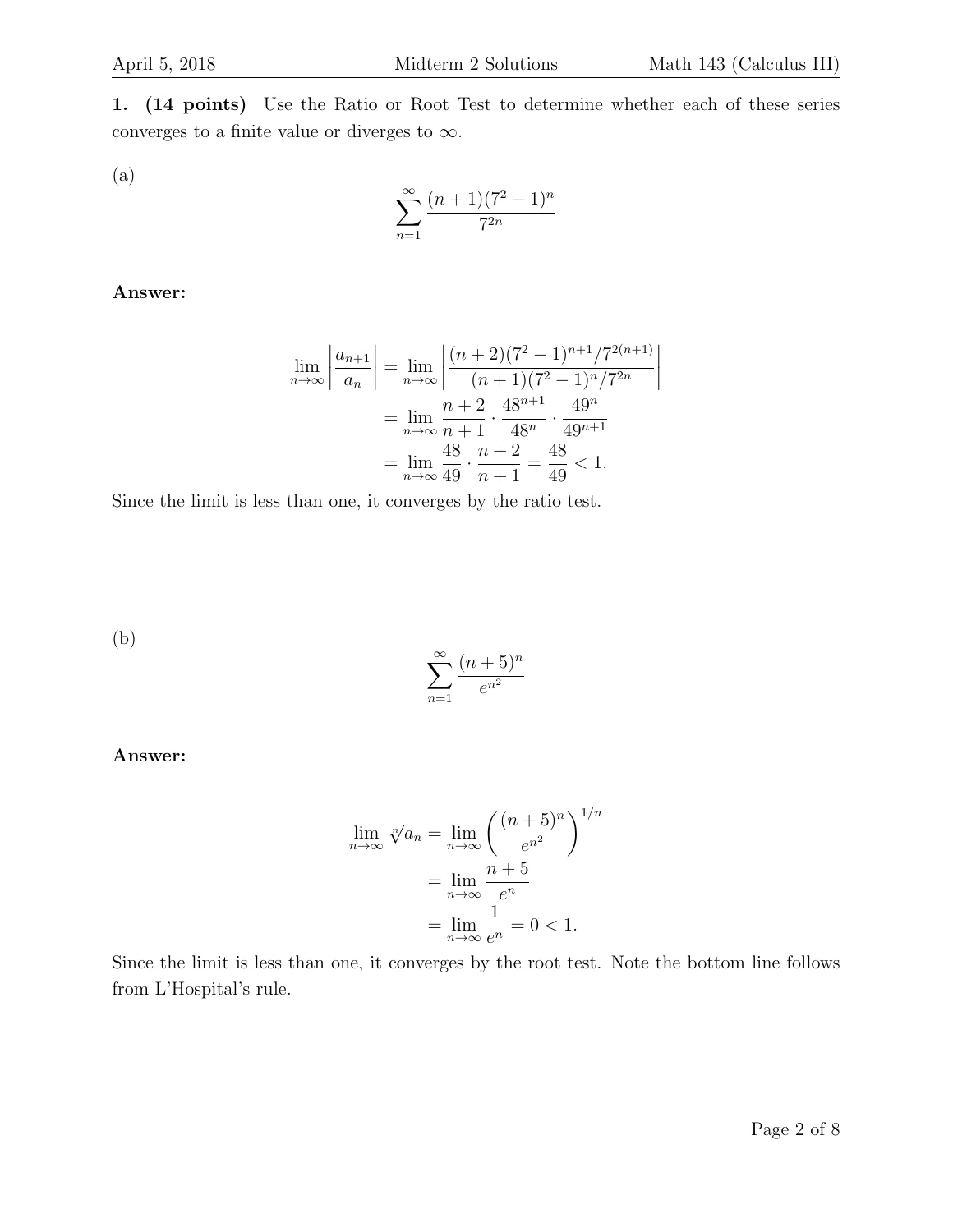2. (15 points) Find the radius and interval of convergence of the following power series.

$$
\sum_{n=1}^{\infty} \frac{(-8)^n (x-3)^{n+1}}{n5^n}
$$

Answer:

$$
\lim_{n \to \infty} \left| \frac{a_{n+1}}{a_n} \right| = \lim_{n \to \infty} \left| \frac{(-8)^{n+1} (x-3)^{n+2} / (n+1) 5^{n+1}}{(-8)^n (x-3)^{n+1} / n 5^n} \right|
$$
  
\n
$$
= \lim_{n \to \infty} \frac{8^{n+1}}{8^n} \cdot \frac{5^n}{5^{n+1}} \cdot \frac{n}{n+1} \cdot \frac{|x-3|^{n+2}}{|x-3|^{n+1}}
$$
  
\n
$$
= \lim_{n \to \infty} \frac{8n}{5n+5} |x-3|
$$
  
\n
$$
= \frac{8}{5} |x-3|.
$$

This is less than 1 whenever  $|x-3| < \frac{5}{8}$  $\frac{5}{8}$ , so the radius of convergence is  $R = \frac{5}{8}$  $\frac{5}{8}$ . To determine the interval of convergence we must test the endpoints:  $x = 3 - \frac{5}{8}$  $\frac{5}{8}$  and  $x = 3 + \frac{5}{8}$ .

$$
x = 3 - \frac{5}{8} : \sum_{n=1}^{\infty} \frac{(-8)^n ((3 - 5/8) - 3)^{n+1}}{n5^n} = \sum_{n=1}^{\infty} \frac{(-8)^n (-5/8)^{n+1}}{n5^n}
$$
  

$$
= \sum_{n=1}^{\infty} \frac{-5^{n+1}}{n \cdot 8 \cdot 5^n}
$$
  

$$
= -\frac{5}{8} \sum_{n=1}^{\infty} \frac{1}{n}.
$$
  

$$
x = 3 + \frac{5}{8} : \sum_{n=1}^{\infty} \frac{(-8)^n ((3 + 5/8) - 3)^{n+1}}{n5^n} = \sum_{n=1}^{\infty} \frac{(-8)^n (5/8)^{n+1}}{n5^n}
$$
  

$$
= \sum_{n=1}^{\infty} (-1)^n \frac{5^{n+1}}{n \cdot 8 \cdot 5^n}
$$
  

$$
= \frac{5}{8} \sum_{n=1}^{\infty} (-1)^n \frac{1}{n}.
$$

In the first case we have the harmonic series, which diverges. In the second case we have the alternating harmonic series, which converges. So the interval of convergence is  $I =$  $(3-\frac{5}{8})$  $\frac{5}{8}$ , 3 +  $\frac{5}{8}$ .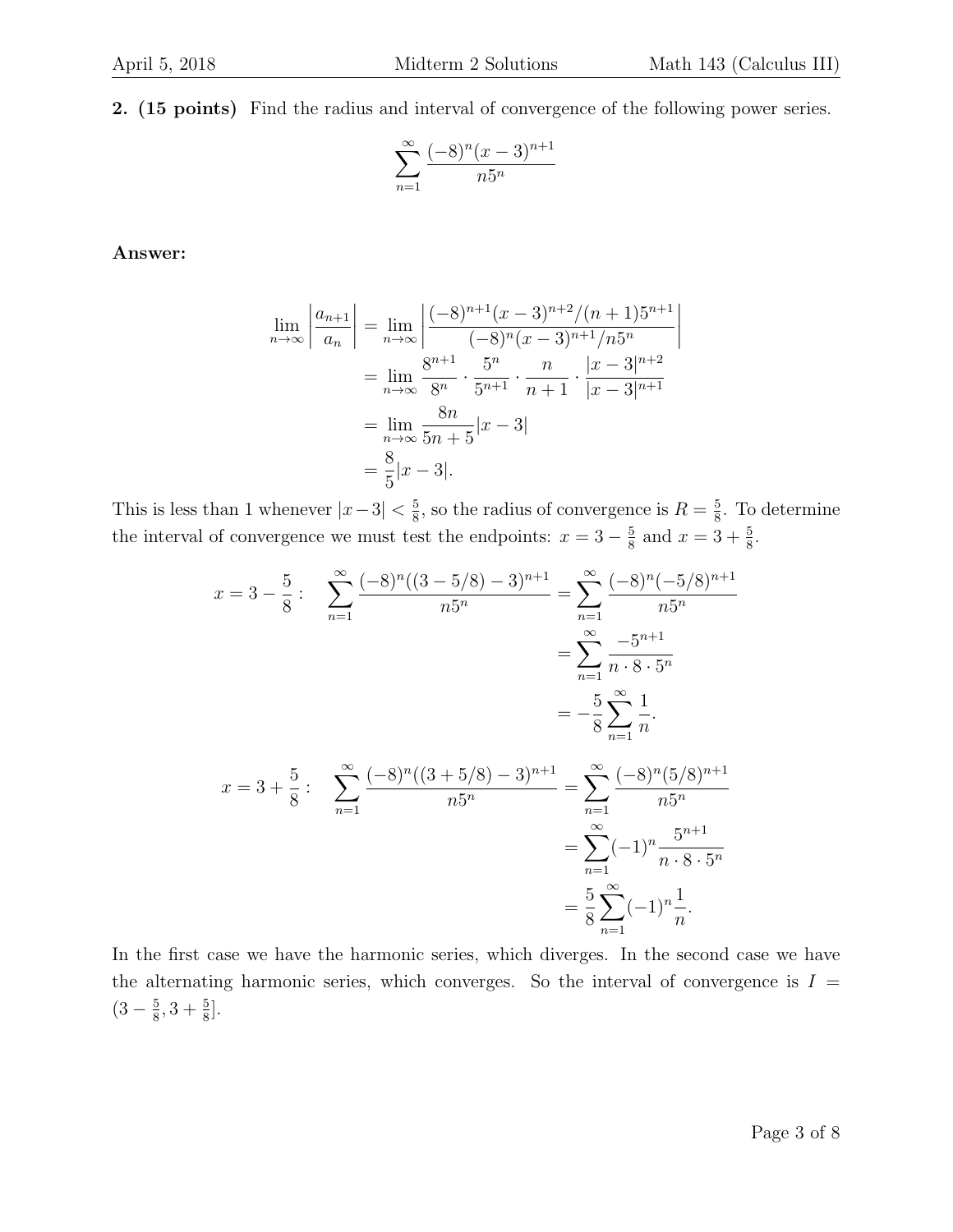**3. (16 points)** (a) Represent the function as power series about  $x = 0$ . Write out the first five nonzero terms, OR express the series in sigma  $(\Sigma)$  notation.

$$
f(x) = \frac{x}{8 + x^3}
$$

Answer:

$$
\frac{x}{8+x^3} = \frac{x}{8} \cdot \frac{1}{1 - (-x^3/8)} = \frac{x}{8} \sum_{n=0}^{\infty} \left(\frac{-x^3}{8}\right)^n
$$

$$
= \frac{x}{8} \sum_{n=0}^{\infty} (-1)^n \frac{x^{3n}}{8^n}
$$

$$
= \sum_{n=0}^{\infty} (-1)^n \frac{x^{3n+1}}{8^{n+1}}
$$

$$
= \frac{x}{8} - \frac{x^4}{8^2} + \frac{x^7}{8^3} - \frac{x^{10}}{8^4} + \frac{x^{13}}{8^5} - \dots
$$

(b) Find the radius and interval of convergence for the series you found.

#### Answer:

The series was found by using the power series representation of  $1/(1-u)$ , with  $u = -x^3/8$ . This converges only for  $|u| < 1$ , and diverges otherwise. So our power series converges if

$$
|-x^3/8| < 1
$$
\n
$$
|x^3| < 8
$$
\n
$$
|x| < 2
$$

So the radius of convergence is  $R = 2$  and the interval of convergence is  $I = (-2, 2)$ .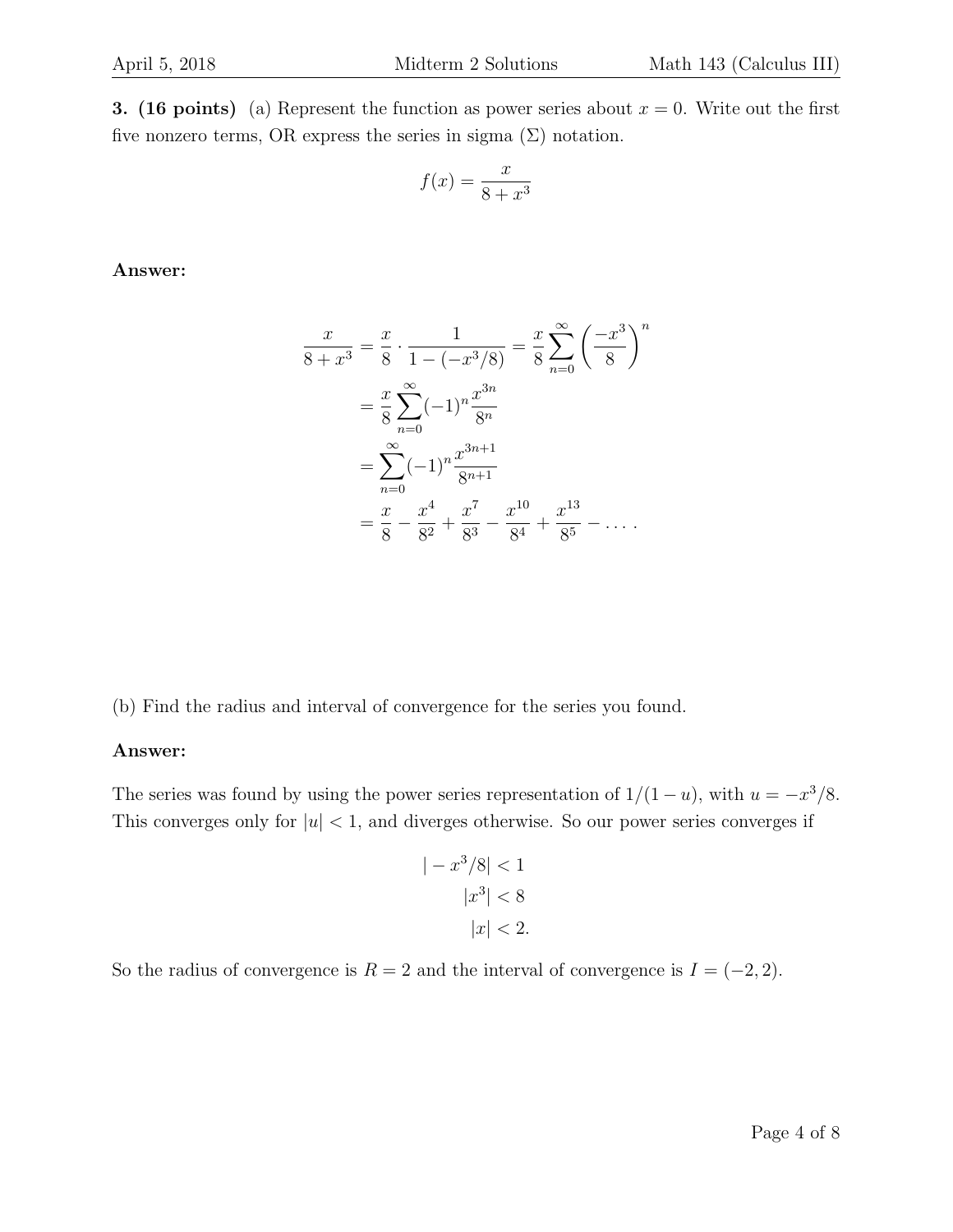4. (15 points) Represent the integral as a power series and find the radius of convergence. Write out the first five nonzero terms, OR express the series in sigma  $(\Sigma)$  notation.

$$
\int x \arctan(8x^3) \, dx
$$

Answer:

$$
\int x \arctan(8x^3) dx = \int \left[ x \sum_{n=0}^{\infty} (-1)^n \frac{(8x^3)^{2n+1}}{2n+1} \right] dx
$$
  
\n
$$
= \int \left[ x \sum_{n=0}^{\infty} (-1)^n \frac{8^{2n+1} x^{6n+3}}{2n+1} \right] dx
$$
  
\n
$$
= \int \left[ \sum_{n=0}^{\infty} (-1)^n \frac{8^{2n+1} x^{6n+4}}{2n+1} \right] dx
$$
  
\n
$$
= \sum_{n=0}^{\infty} \left[ (-1)^n \frac{8^{2n+1}}{2n+1} \int x^{6n+4} dx \right]
$$
  
\n
$$
= C + \sum_{n=0}^{\infty} (-1)^n \frac{8^{2n+1} x^{6n+5}}{(2n+1)(6n+5)}
$$
  
\n
$$
= C + \frac{8x^5}{5} - \frac{8^3 x^{11}}{3 \cdot 11} + \frac{8^5 x^{17}}{5 \cdot 17} - \frac{8^7 x^{23}}{7 \cdot 23} + \frac{8^9 x^{29}}{9 \cdot 29} - \dots
$$

The series was found by using the power series representation of  $arctan(u)$ , with  $u = 8x<sup>3</sup>$ . This series converges for  $|u| < 1$ , and diverges if  $|u| > 1$ , so our power series converges if  $|8x^3|$  < 1. This is equivalent to  $|x| < \frac{1}{2}$  $\frac{1}{2}$ . So the radius of convergence is  $R = \frac{1}{2}$  $\frac{1}{2}$ .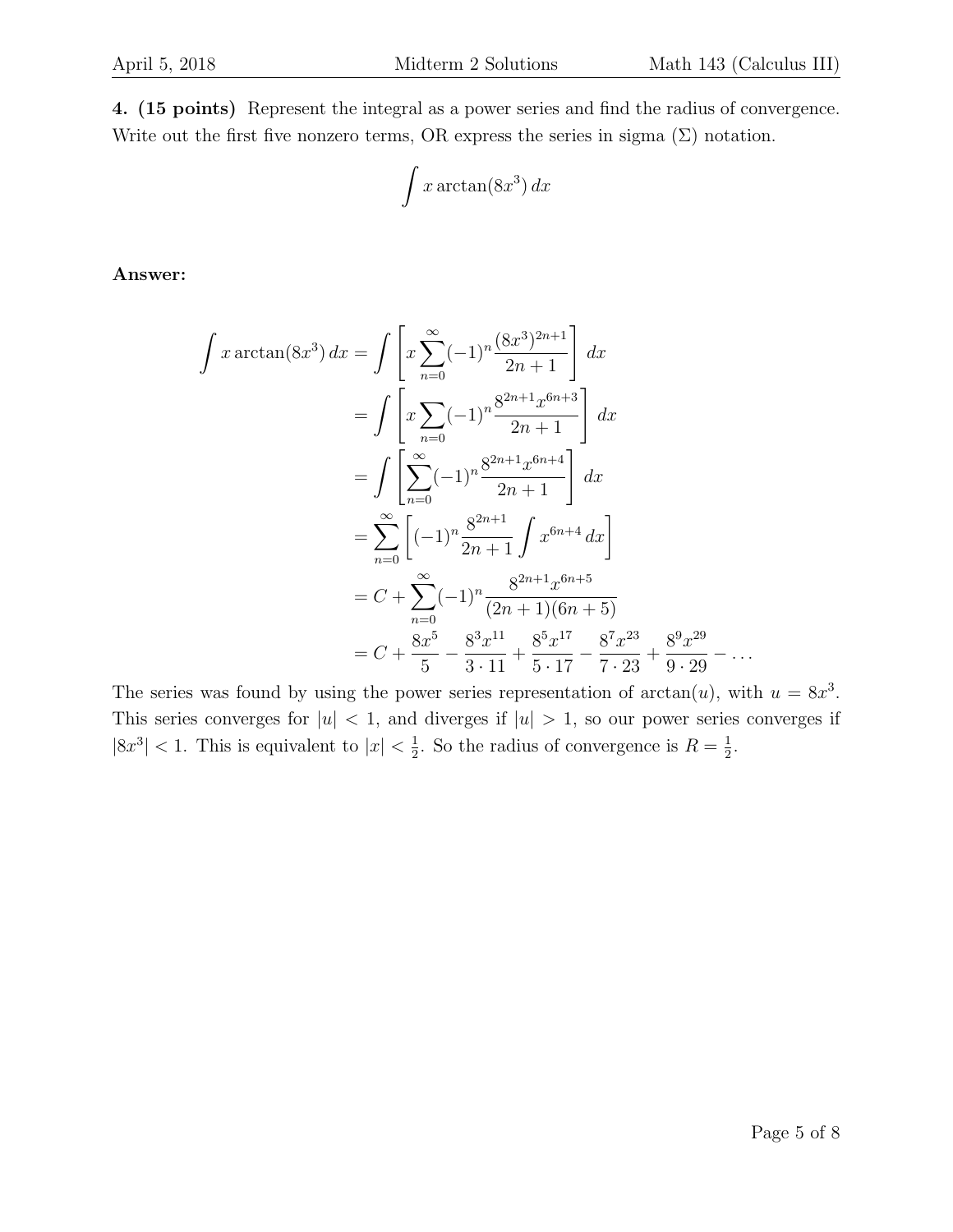5. (18 points) (a) Find the Taylor series expansion of  $f(x) = \sin(x)$  around  $a = \pi/2$ . Write your answer in sigma  $(\Sigma)$  notation.

#### Answer:

| $\boldsymbol{n}$ | $f^{(n)}(x)$ | $f^{(n)}(\pi/2)$ |
|------------------|--------------|------------------|
| 0                | $\sin(x)$    | $+1$             |
|                  |              |                  |
| 1                | $\cos(x)$    |                  |
| $\overline{2}$   | $-\sin(x)$   | -1               |
| 3                | $-\cos(x)$   | $\cup$           |
|                  | $\sin(x)$    | $\vdash$ l       |

. . .

So the Taylor series is

$$
\sum_{n=0}^{\infty} \frac{f^{(n)}(\pi/2)}{n!} (x - a)^n = 1 + 0 - \frac{(x - \pi/2)^2}{2!} + \frac{(x - \pi/2)^4}{4!} - \dots
$$

$$
= \sum_{n=0}^{\infty} (-1)^n \frac{(x - \pi/2)^{2n}}{(2n)!}.
$$

(b) Find the radius and interval of convergence of the series you found.

#### Answer:

We MAY NOT assume the radius of convergence is unchanged from the Maclaurin series of  $\sin(x)$  or  $\cos(x)$ . Instead we use the ratio test.

$$
\lim_{n \to \infty} \left| \frac{a_{n+1}}{a_n} \right| = \lim_{n \to \infty} \left| \frac{(-1)^{n+1} (x - \pi/2)^{2(n+1)}/(2(n+1))!}{(-1)^n (x - \pi/2)^{2n}/(2n)!} \right|
$$

$$
= \lim_{n \to \infty} \frac{|x - \pi/2|^2}{(2n+2)(2n+1)} = 0.
$$

Since  $0 < 1$  for all x, the radius of convergence is  $R = \infty$ . This means the interval of convergence is  $(-\infty, \infty)$ .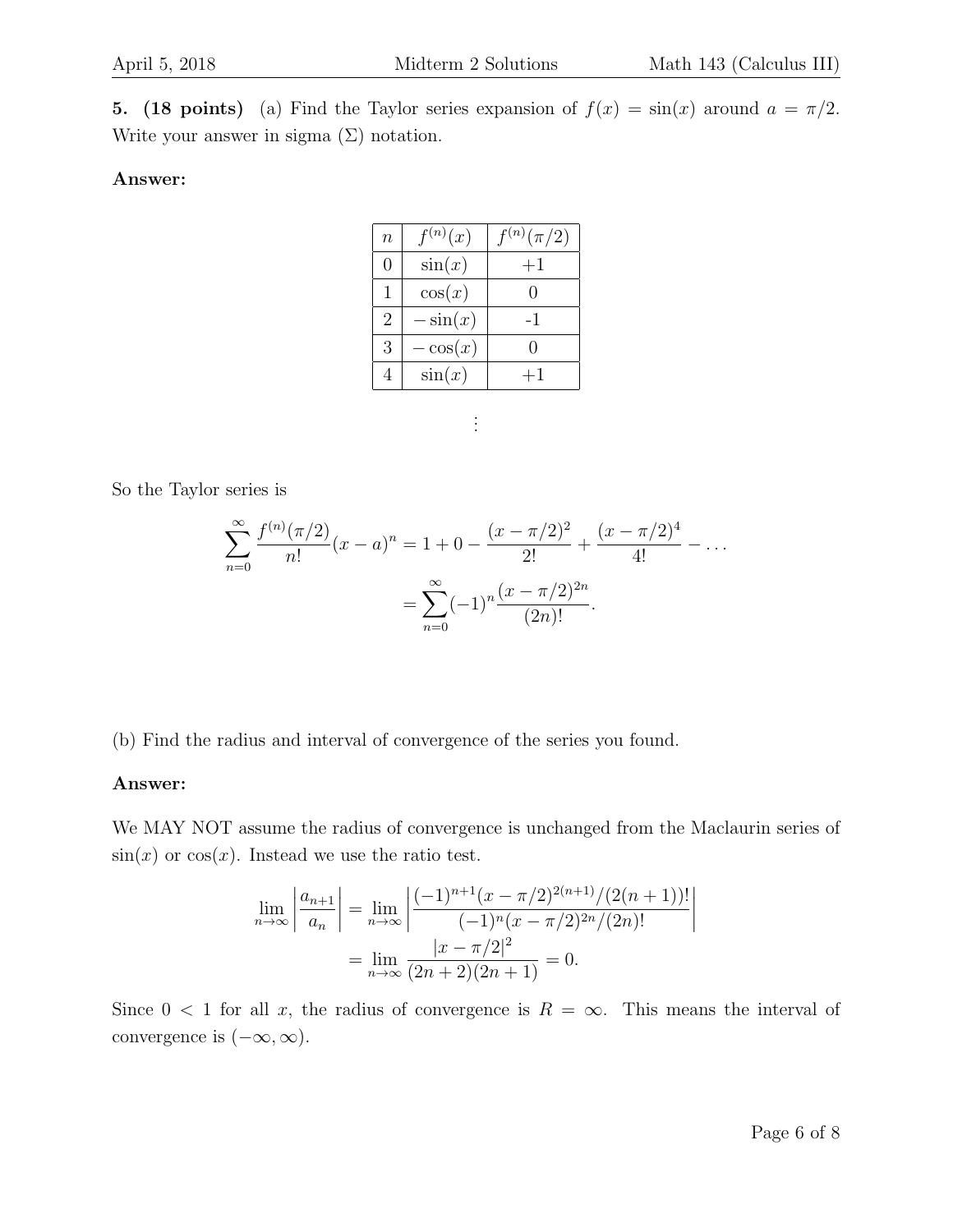6. (12 points) (a) Use Maclaurin series to evaluate the limit

$$
\lim_{x \to 0} \frac{4x \ln(1+x^3) - 4x^4}{x^7}.
$$

Answer:

$$
\lim_{x \to 0} \frac{4x \ln(1+x^3) - 4x^4}{x^7} = \lim_{x \to 0} \frac{4x}{x^7} (\ln(1+x^3) - x^3)
$$

$$
= \lim_{x \to 0} \frac{4}{x^6} \left[ \sum_{n=1}^{\infty} (-1)^{n-1} \frac{(x^3)^n}{n} - x^3 \right]
$$

$$
= \lim_{x \to 0} \frac{4}{x^6} \sum_{n=2}^{\infty} (-1)^{n-1} \frac{(x^3)^n}{n}
$$

$$
= \lim_{x \to 0} \sum_{n=2}^{\infty} (-1)^{n-1} \frac{4x^{3n-6}}{n}
$$

$$
= \lim_{x \to 0} -2 + \frac{4x^3}{3} - \frac{4x^6}{4} + \frac{4x^9}{5} - \dots
$$

$$
= -2.
$$

(b) Find the exact value of the sum

$$
1 - \ln(2) + \frac{(\ln(2))^2}{2!} - \frac{(\ln(2))^3}{3!} + \dots
$$

#### Answer:

The sum can be written as

$$
\sum_{n=0}^{\infty} (-1)^n \frac{(\ln(2))^n}{n!} = \sum_{n=0}^{\infty} \frac{(-\ln(2))^n}{n!} = e^{-\ln(2)} = 2^{-1} = \frac{1}{2}.
$$